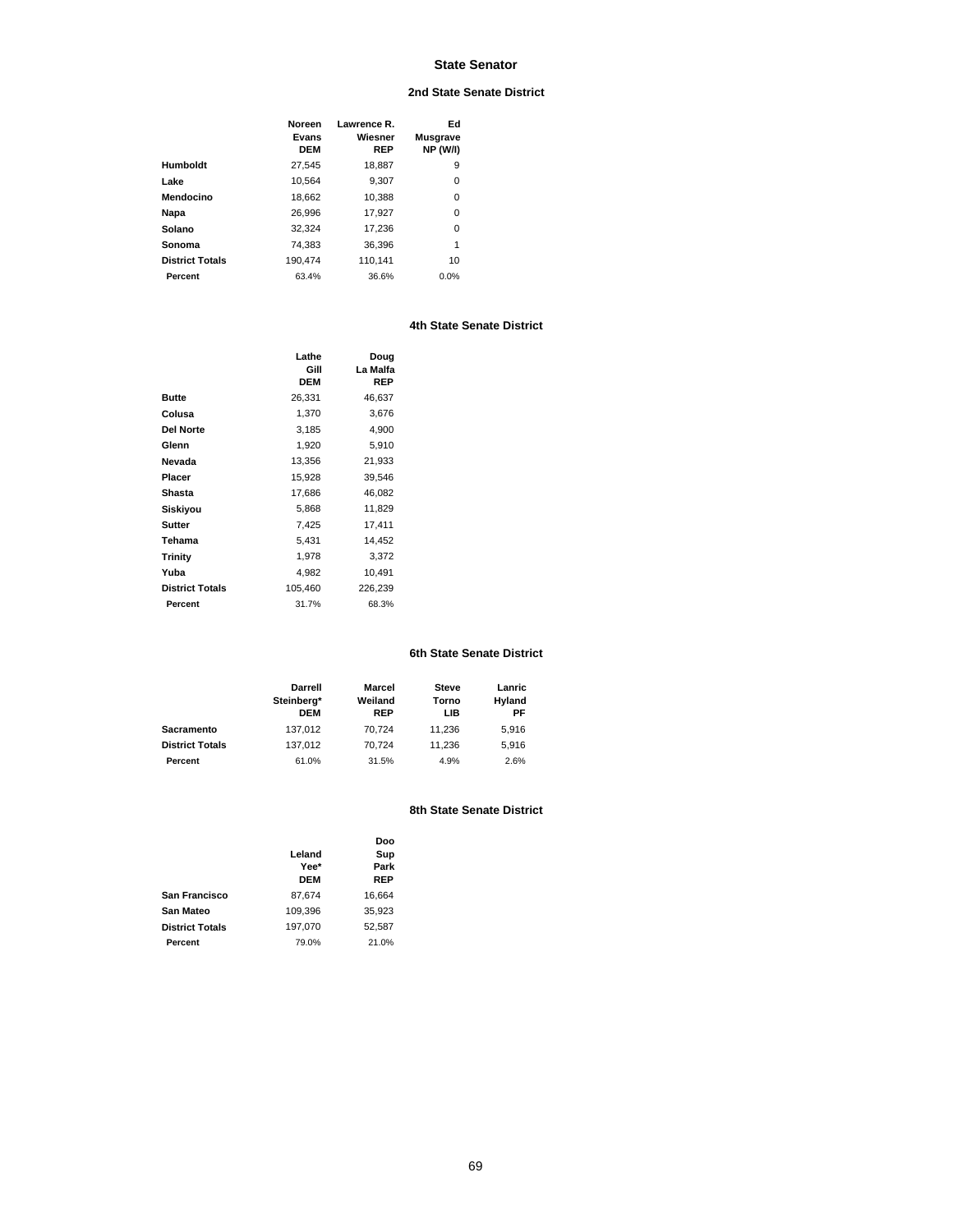# **10th State Senate District**

|                        | Ellen M.<br>Corbett*<br><b>DEM</b> | Rob<br>Maffit<br>REP | Ivan<br>Chou<br>AI |
|------------------------|------------------------------------|----------------------|--------------------|
| Alameda                | 119.716                            | 47.623               | 9.469              |
| Santa Clara            | 20.083                             | 10.639               | 2,402              |
| <b>District Totals</b> | 139.799                            | 58.262               | 11.871             |
| Percent                | 66.6%                              | 27.8%                | 5.6%               |

## **12th State Senate District**

|                        | Anna<br>Caballero<br>DFM | Anthony<br>Cannella<br>REP |
|------------------------|--------------------------|----------------------------|
| Madera                 | 5.141                    | 6,128                      |
| Merced                 | 20,576                   | 25,806                     |
| <b>Monterey</b>        | 21,599                   | 15,320                     |
| San Benito             | 7.585                    | 7.980                      |
| <b>Stanislaus</b>      | 32.062                   | 37,036                     |
| <b>District Totals</b> | 86.963                   | 92.270                     |
| Percent                | 48.5%                    | 51.5%                      |

### **14th State Senate District**

|                        | Larry<br>Johnson<br><b>DEM</b> | Tom<br>Berryhill<br>REP |
|------------------------|--------------------------------|-------------------------|
| Fresno                 | 47.057                         | 92.481                  |
| Madera                 | 6.282                          | 15,421                  |
| <b>Mariposa</b>        | 2,819                          | 5.103                   |
| San Joaquin            | 16.552                         | 33,807                  |
| <b>Stanislaus</b>      | 16.136                         | 30.750                  |
| Tuolumne               | 7.989                          | 13.535                  |
| <b>District Totals</b> | 96.835                         | 191.097                 |
| Percent                | 33.6%                          | 66.4%                   |

# **16th State Senate District**

|                        | Michael J.<br>Rubio<br><b>DEM</b> | Tim<br><b>Thiesen</b><br>REP |
|------------------------|-----------------------------------|------------------------------|
| Fresno                 | 34,525                            | 18,165                       |
| Kern                   | 19.410                            | 6,927                        |
| Kings                  | 10,862                            | 15,003                       |
| Tulare                 | 6,537                             | 6,622                        |
| <b>District Totals</b> | 71.334                            | 46.717                       |
| Percent                | 60.5%                             | 39.5%                        |

|                        | Carter N.<br>Pope<br><b>DEM</b> | Jean<br>Fuller<br>REP |
|------------------------|---------------------------------|-----------------------|
| Inyo                   | 2,684                           | 3,925                 |
| Kern                   | 38,779                          | 101,738               |
| San Bernardino         | 12,030                          | 17.389                |
| Tulare                 | 21,736                          | 42,999                |
| <b>District Totals</b> | 75.229                          | 166.051               |
| Percent                | 31.1%                           | 68.9%                 |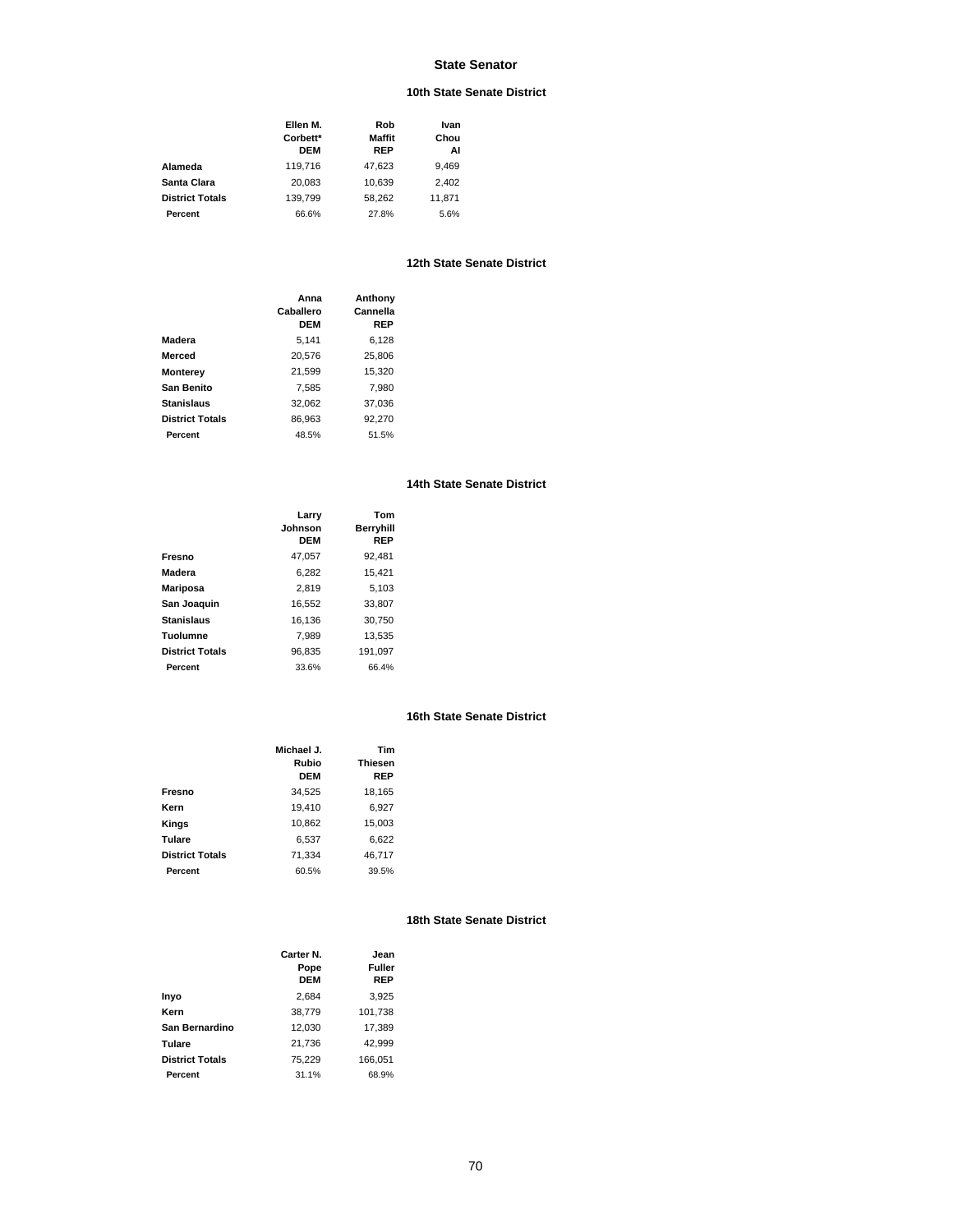# **20th State Senate District**

|                        | Kathleen   |        |        |
|------------------------|------------|--------|--------|
|                        | Alex       | "Suzy" | Adrian |
|                        | Padilla*   | Evans  | Galysh |
|                        | <b>DEM</b> | REP    | LIB    |
| <b>Los Angeles</b>     | 94.356     | 37.420 | 6,245  |
| <b>District Totals</b> | 94.356     | 37,420 | 6.245  |
| Percent                | 68.4%      | 27.1%  | 4.5%   |

# **22nd State Senate District**

|                        | Kevin   |
|------------------------|---------|
|                        | De Leon |
|                        | DFM     |
| Los Angeles            | 90,557  |
| <b>District Totals</b> | 90.557  |
| Percent                | 100.0%  |

## **24th State Senate District**

|                        |                 | William                      |
|------------------------|-----------------|------------------------------|
|                        | Ed<br>Hernandez | Rodriguez<br><b>Morrison</b> |
|                        | <b>DEM</b>      | REP (W/I)                    |
| <b>Los Angeles</b>     | 112,792         | 22                           |
| <b>District Totals</b> | 112.792         | 22                           |
| Percent                | 100.0%          | 0.0%                         |

# **26th State Senate District**

|                        | Curren D.<br>Price, Jr.*<br><b>DEM</b> | <b>Nachum</b><br>Shifren<br>REP | Bob<br>Weber<br>LIB | Cindy<br>Varela<br>Henderson<br>РF |
|------------------------|----------------------------------------|---------------------------------|---------------------|------------------------------------|
| <b>Los Angeles</b>     | 151,733                                | 25.728                          | 4.882               | 4,293                              |
| <b>District Totals</b> | 151,733                                | 25.728                          | 4.882               | 4,293                              |
| Percent                | 81.3%                                  | 13.8%                           | 2.6%                | 2.3%                               |

# **28th State Senate District**

|                        | Jenny<br>Oropeza*<br><b>DEM</b> | John S.<br><b>Stammreich</b><br><b>REP</b> | David<br>Ruskin<br>LIB |
|------------------------|---------------------------------|--------------------------------------------|------------------------|
| <b>Los Angeles</b>     | 142.578                         | 87.896                                     | 14.879                 |
| <b>District Totals</b> | 142.578                         | 87,896                                     | 14,879                 |
| Percent                | 58.2%                           | 35.8%                                      | 6.0%                   |

|                        | Ronald S.<br>Calderon*<br><b>DEM</b> | Warren P.<br>Willis<br>REP |
|------------------------|--------------------------------------|----------------------------|
| <b>Los Angeles</b>     | 105.946                              | 48.534                     |
| <b>District Totals</b> | 105.946                              | 48.534                     |
| Percent                | 68.6%                                | 31.4%                      |